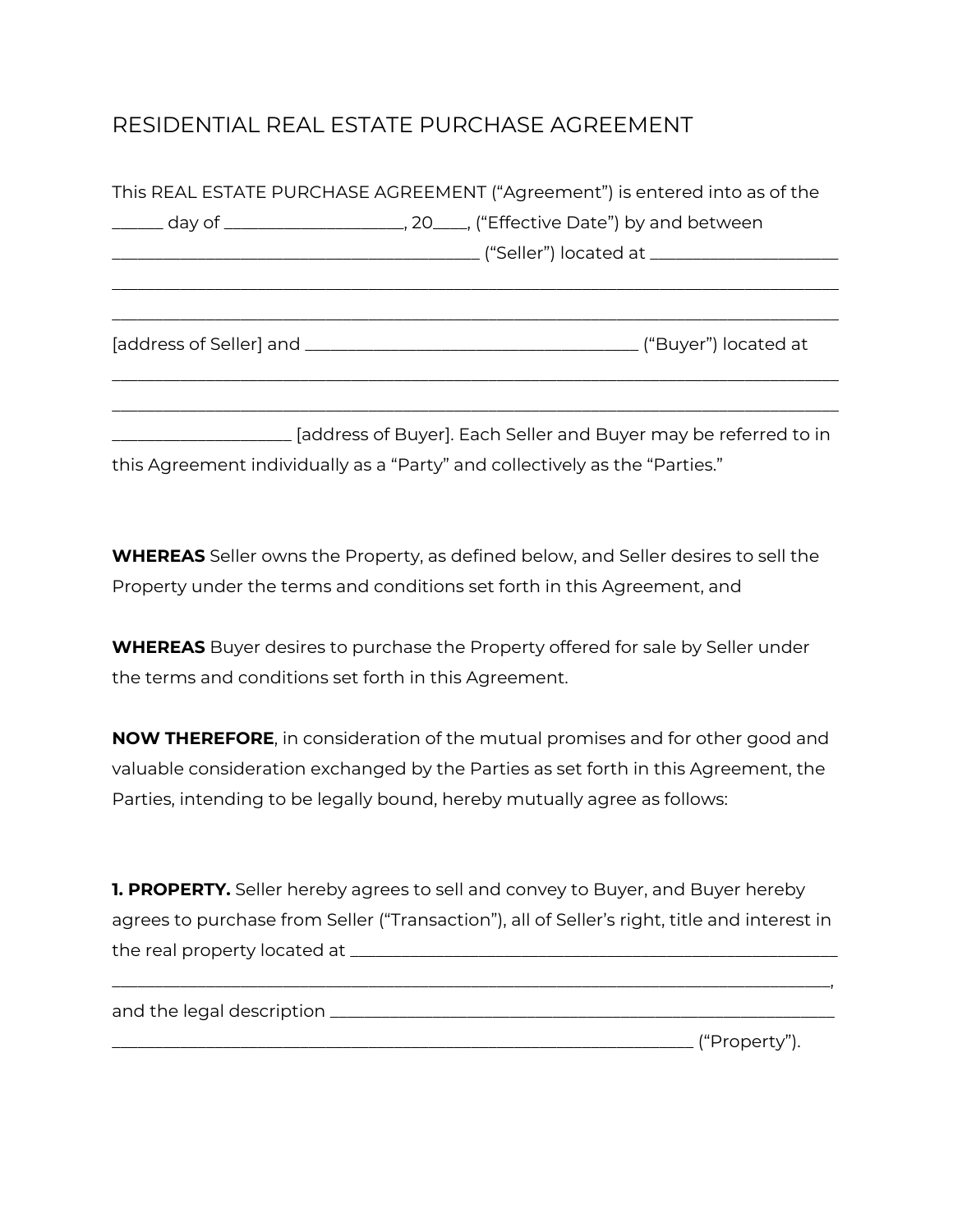**2. PERSONAL PROPERTY.** The sale includes all of Seller's rights, title and interest, if any, to all real estate, buildings, improvements, appurtenances, and fixtures (except as described below). Fixtures shall include all things that are embedded in the land or attached to any buildings and cannot be removed without damage to the Property.

A. In addition, the following items shall be included in the sale: \_\_\_\_\_\_\_\_\_\_\_\_\_

- B. The following fixtures and items are excluded from the sale: \_\_\_\_\_\_\_\_\_\_\_\_\_\_\_\_
- C. In addition to the real property, the Seller shall include the following personal property: \_\_\_\_\_\_\_\_\_\_\_\_\_\_\_\_\_\_\_\_\_\_\_\_\_\_\_\_\_\_\_\_\_\_\_\_\_\_\_\_\_\_\_\_\_\_\_\_\_\_\_\_\_\_\_\_\_\_\_\_\_\_\_\_\_\_\_\_

\_\_\_\_\_\_\_\_\_\_\_\_\_\_\_\_\_\_\_\_\_\_\_\_\_\_\_\_\_\_\_\_\_\_\_\_\_\_\_\_\_\_\_\_\_\_\_\_\_\_\_\_\_\_\_\_\_\_\_\_\_\_\_\_\_\_\_\_\_\_\_\_\_\_\_\_\_\_ \_\_\_\_\_\_\_\_\_\_\_\_\_\_\_\_\_\_\_\_\_\_\_\_\_\_\_\_\_\_\_\_\_\_\_\_\_\_\_\_\_\_\_\_\_\_\_\_\_\_\_\_\_\_\_\_\_\_\_\_\_\_\_\_\_\_\_\_\_\_\_\_\_\_\_\_\_\_.

\_\_\_\_\_\_\_\_\_\_\_\_\_\_\_\_\_\_\_\_\_\_\_\_\_\_\_\_\_\_\_\_\_\_\_\_\_\_\_\_\_\_\_\_\_\_\_\_\_\_\_\_\_\_\_\_\_\_\_\_\_\_\_\_\_\_\_\_\_\_\_\_\_\_\_\_\_\_.

\_\_\_\_\_\_\_\_\_\_\_\_\_\_\_\_\_\_\_\_\_\_\_\_\_\_\_\_\_\_\_\_\_\_\_\_\_\_\_\_\_\_\_\_\_\_\_\_\_\_\_\_\_\_\_\_\_\_\_\_\_\_\_\_\_\_\_\_\_\_\_\_\_\_\_\_\_\_.

**3. PURCHASE PRICE AND TERMS.** The Buyer agrees to purchase the Property by payment of \$\_\_\_\_\_\_\_\_\_\_\_\_\_\_\_ ("Purchase Price") as follows:

❏ **ALL CASH OFFER.** No loan or financing of any kind is required in order to purchase the Property. Buyer shall provide Seller written third (3rd) party documentation verifying sufficient funds to close no later than

\_\_\_\_\_\_\_\_\_\_\_\_\_\_\_\_\_\_\_\_\_, 20\_\_\_\_, at \_\_\_\_:\_\_\_\_ ☐ AM ☐ PM. Seller shall have \_\_\_\_ business days after the receipt of such documentation to notify Buyer, in writing, if the verification of funds is not acceptable. If Buyer fails to provide such documentation, or if Seller finds such verification of funds is not acceptable, Seller may terminate this Agreement. Failure of Seller to provide Buyer written notice of objection to such verification shall be considered acceptance of verification of funds.

- ❏ **BANK FINANCING.** The Buyer's ability to purchase the Property is contingent upon the Buyer's ability to obtain financing under the following conditions:
	- ❏ Conventional Loan
	- ❏ FHA Loan (Attach Required Addendums)
	- ❏ VA Loan (Attach Required Addendums)
	- $\Box$  Other: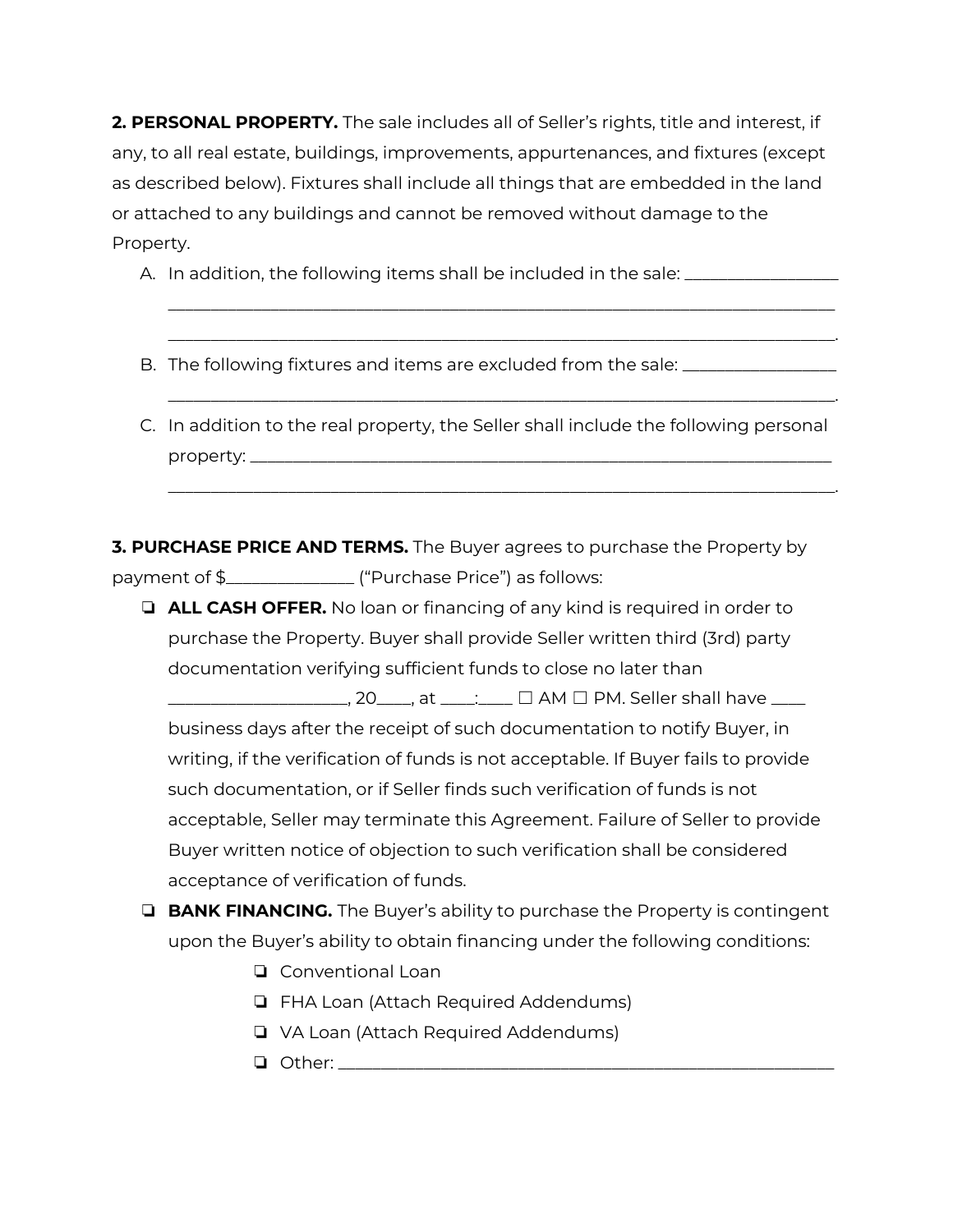- A. In addition, Buyer agrees, within a reasonable time, to make a good faith loan application with a credible financial institution.
- B. If Buyer does not reveal a fact of contingency to the lender and this purchase does not record because of such nondisclosure after the initial application, the Buyer shall be in default.
- C. On or before \_\_\_\_\_\_\_\_\_\_\_\_\_\_\_\_\_\_\_\_\_, 20\_\_\_\_, Buyer will provide Seller a letter from a credible financial institution verifying a satisfactory credit report, source of down payment, acceptable income, availability of funds to close, and that the loan approval  $\Box$  is  $\Box$  is not contingent on the lease, sale, or recording of another property.
- D. In the event the Buyer fails to produce the aforementioned letter or other acceptable verification by \_\_\_\_\_\_\_\_\_\_\_\_\_\_\_\_\_\_\_\_\_, 20\_\_\_\_, this Agreement may be terminated at the election of Seller with written notice provided to Buyer within \_\_\_\_ days from the date.
- E. Buyer must obtain Seller's approval, in writing, to any change to the letter described above regarding the financial institution, type of financing, or allocation of closing costs.
- F. Buyer agrees to pay all fees and satisfy all conditions, in a timely manner, required by the financial institution for processing the loan application.
- G. Buyer agrees the interest rate offered by a lender or the availability of any financing program is not a contingency of this Agreement, so long as Buyer qualifies for the financing herein agreed. The availability of any financing program may change at any time.
- H. Any licensed real estate agent hired by either Party is not responsible for representations or guarantees as to the availability of any loans, project or property approval or interest rates.
- ❏ **SELLER FINANCING**. Seller agrees to provide financing to the Buyer under the following terms and conditions:
	- A. Loan Amount \$\_\_\_\_\_\_\_\_\_\_\_\_\_\_\_
	- B. Down Payment \$\_\_\_\_\_\_\_\_\_\_\_\_\_\_\_
	- C. Interest Rate (per annum) \_\_\_\_%
	- D. Term  $□$  Months □ Years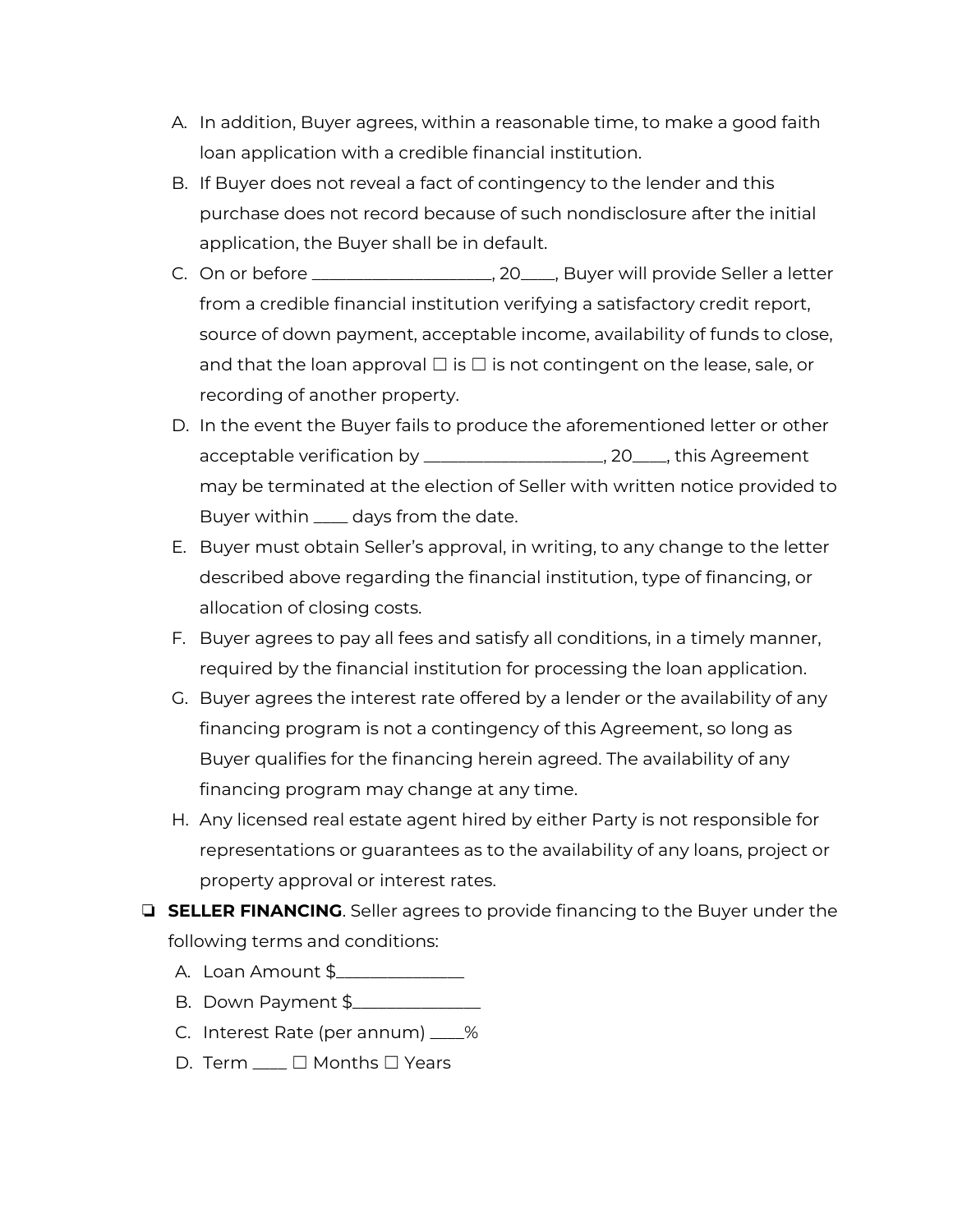E. Buyer shall be required to produce documentation, as required by Seller, verifying Buyer's ability to purchase according to the Purchase Price and the terms of the Seller Financing. Therefore, such Seller Financing is contingent upon Seller's approval of the requested documentation to be provided on or before \_\_\_\_\_\_\_\_\_\_\_\_\_\_\_\_\_\_\_\_\_, 20\_\_\_\_. Seller shall have until \_\_\_\_\_\_\_\_\_\_\_\_\_\_\_\_\_\_\_\_\_, 20\_\_\_\_ to approve Buyer's documentation. In the event Buyer fails to obtain Seller's approval, this Agreement shall be terminated with any amounts previously paid under this Agreement refunded within \_\_\_\_ business days.

**4. SALE OF ANOTHER PROPERTY.** Buyer's obligations under this Agreement are contingent upon Buyer's sale and closing of Buyer's property located at \_\_\_\_\_\_\_\_\_\_\_\_

\_\_\_\_\_\_\_\_\_\_\_\_\_\_\_\_\_\_\_\_\_\_\_\_\_\_\_\_\_\_\_\_\_\_\_\_\_\_\_\_\_\_\_\_\_\_\_\_\_\_\_\_\_\_\_\_\_\_\_\_\_\_\_\_\_\_\_\_\_\_\_\_\_\_\_\_\_\_\_\_\_\_\_\_\_ \_\_\_\_\_\_\_\_\_\_\_\_\_\_\_\_\_\_\_\_\_\_\_\_\_\_\_\_\_\_\_\_\_\_\_\_\_\_\_\_\_\_\_\_\_\_\_\_\_\_\_\_\_\_\_\_\_\_\_\_\_\_\_\_\_\_\_\_\_\_\_\_\_\_\_\_\_\_\_\_\_\_\_\_.

**5. EARNEST MONEY.** After acceptance by all Parties, the Buyer agrees to make a payment in the amount of \$\_\_\_\_\_\_\_\_\_\_\_\_\_\_\_ ("Earnest Money") as consideration no later than \_\_\_\_\_\_\_\_\_\_\_\_\_\_\_\_\_\_\_\_\_\_, 20\_\_\_\_\_, at \_\_\_\_\_: □ AM □ PM. The Earnest Money shall be applied to the Purchase Price at Closing and subject to Buyer's ability to perform under the terms of this Agreement. Any Earnest Money accepted  $\Box$  is  $\Box$  is not required to be placed in a separate trust or escrow account in accordance with State law.

**6. DISCLOSURES.** Seller shall provide Buyer with all disclosures, including signed disclosure forms, as required by federal, state and local law. Seller shall disclose to Buyer in writing any defects in the Property known to Seller that materially affect the value or quiet enjoyment of the Property. Buyer's obligations under this Agreement are contingent upon Buyer's review and approval of all required Seller disclosures and reports, including any preliminary title report. It is acknowledged by the Parties that:

- ❏ There are no attached addendums or disclosures to this Agreement.
- ❏ The following addendums or disclosures are attached to this Agreement:
	- ❏ Lead-Based Paint Disclosure Form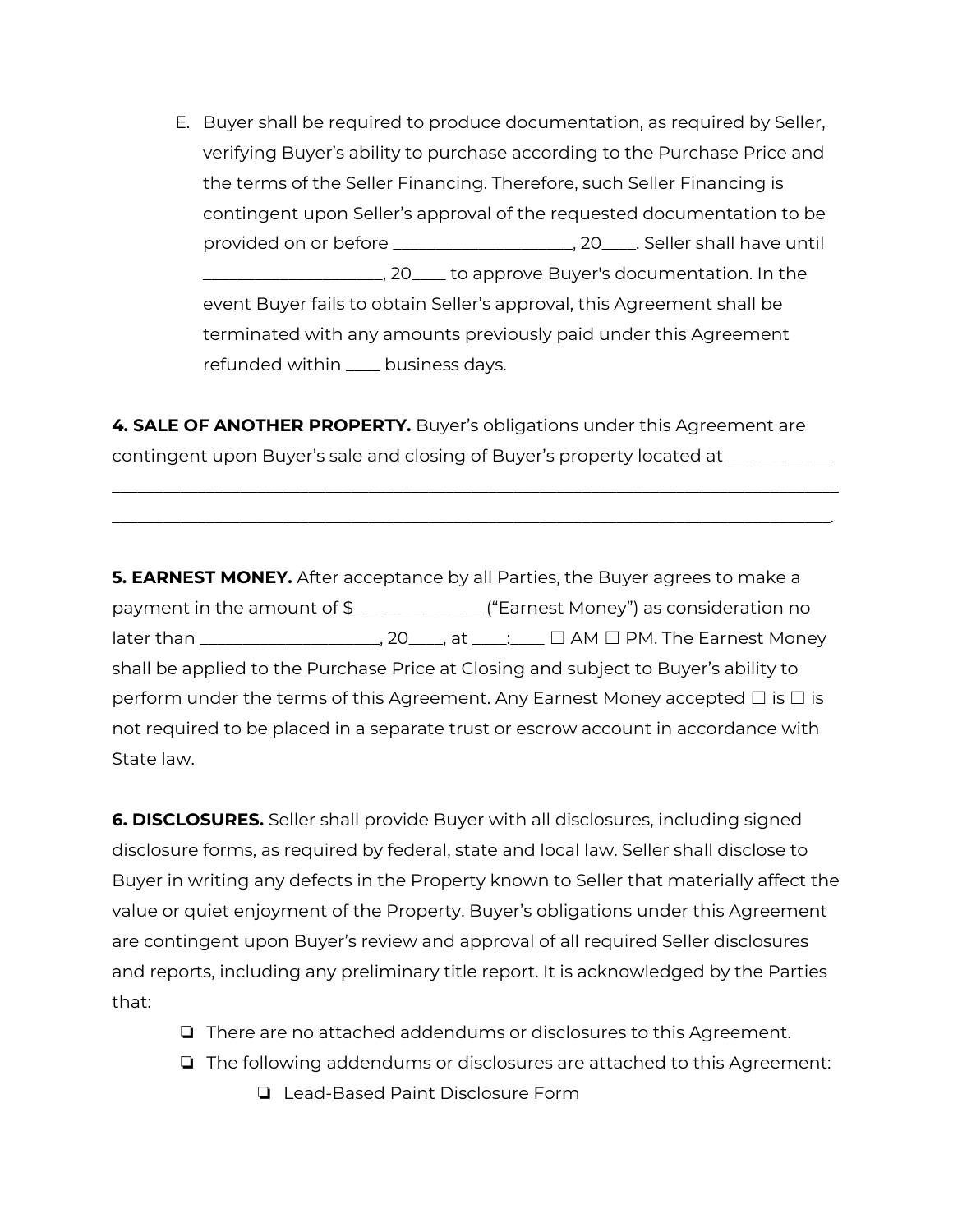## **7. SELLER REPRESENTATIONS AND WARRANTIES.** Seller represents and warrants

that:

- A. Seller is the sole owner of record of the Property and has full right, power and authority to sell, convey and transfer the Property.
- B. Seller will convey to Buyer a good and marketable title to the Property by providing to Buyer a valid general warranty deed.
- C. The Property and the present use of the Property are not in violation of any governmental rules, codes, permits, regulations or limitations, and represents that nothing will be done or allowed to be done on or about the Property between the signing of this Agreement and the date of the Closing which will result in any such violation.
- D. Seller is not a "foreign person" as defined in Section 1445(f) of the Internal Revenue Code of 1986, as amended.
- E. Any and all mortgage liens on the Property will have been released on the date of the Closing.
- F. Seller has no knowledge of the existence of any municipal lien and/or assessment.
- G. Seller has neither knowledge nor notice of any pending public agency hearings or appeals affecting the Property and will promptly notify Buyer if Seller receives notice or learns of any such hearings between the signing of this Agreement and the date of the Closing.
- H. Seller is not a "debtor" in a proceeding presently in any bankruptcy court.
- I. Seller shall maintain the current insurance policy on the Property until the Closing.
- J. Seller will notify Buyer immediately of any matters that may impact the Property, including, but not limited to, attachments, liens, and any notice zoning matters.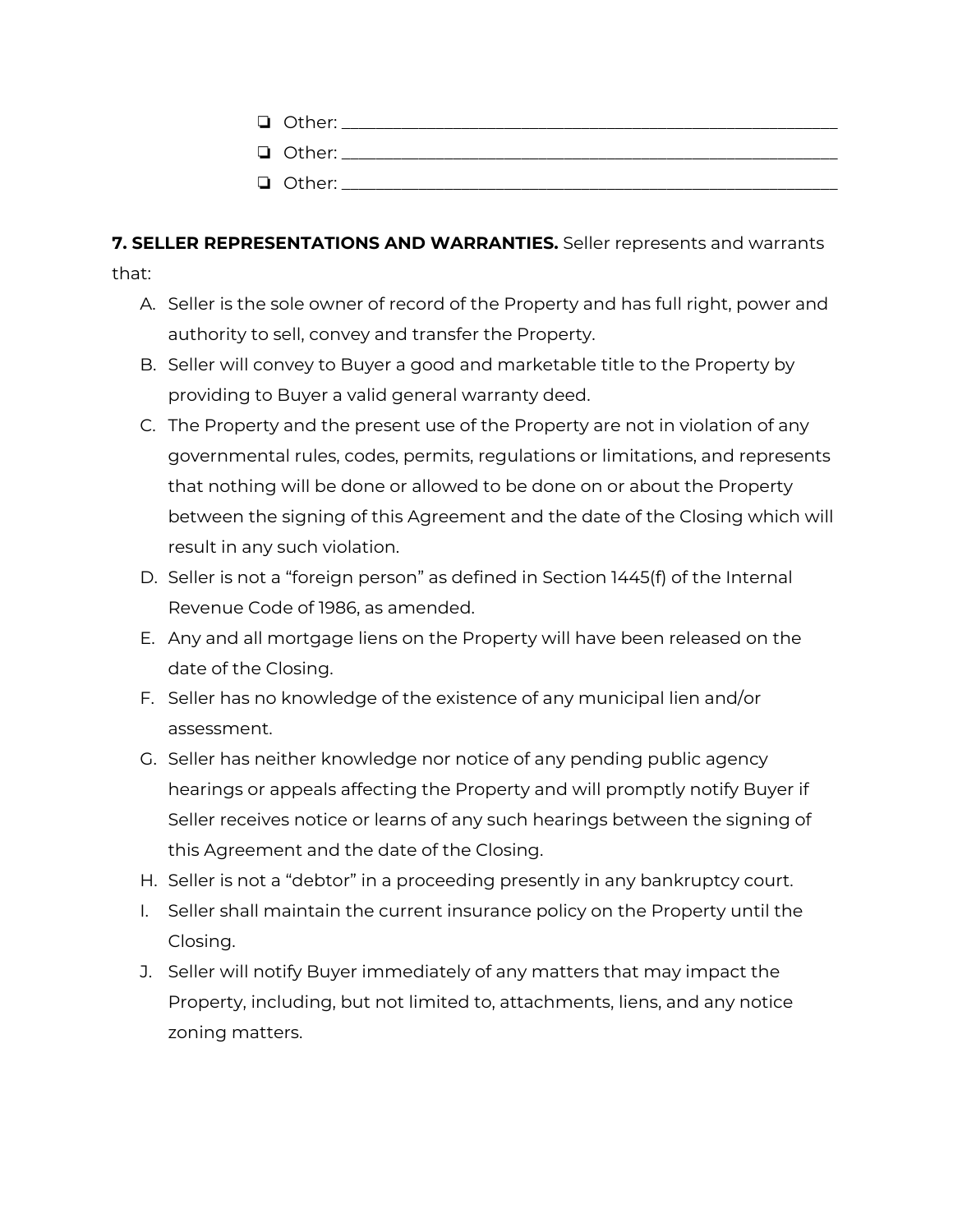K. Any material alterations, additions or improvements to the Property have been made pursuant to and in accordance with the necessary and required filings, permits, authorizations and/or consents.

\_\_\_\_\_\_\_\_\_\_\_\_\_\_\_\_\_\_\_\_\_\_\_\_\_\_\_\_\_\_\_\_\_\_\_\_\_\_\_\_\_\_\_\_\_\_\_\_\_\_\_\_\_\_\_\_\_\_\_\_\_\_\_\_\_\_\_\_\_\_\_\_\_\_\_\_\_\_ \_\_\_\_\_\_\_\_\_\_\_\_\_\_\_\_\_\_\_\_\_\_\_\_\_\_\_\_\_\_\_\_\_\_\_\_\_\_\_\_\_\_\_\_\_\_\_\_\_\_\_\_\_\_\_\_\_\_\_\_\_\_\_\_\_\_\_\_\_\_\_\_\_\_\_\_\_\_ \_\_\_\_\_\_\_\_\_\_\_\_\_\_\_\_\_\_\_\_\_\_\_\_\_\_\_\_\_\_\_\_\_\_\_\_\_\_\_\_\_\_\_\_\_\_\_\_\_\_\_\_\_\_\_\_\_\_\_\_\_\_\_\_\_\_\_\_\_\_\_\_\_\_\_\_\_\_

 $L.$  Other: $\_\_$ 

**8. INSPECTION.** Buyer's obligations under this Agreement are contingent upon Buyer's inspection of the Property. Buyer may use any inspectors of Buyer's choice at Buyer's expense. Seller shall cooperate in making the Property reasonably available for Buyer's inspection. If Buyer is not, in good faith, satisfied with the condition of the Property after any inspection thereof, Buyer shall deliver to Seller a written request that Seller fix or remedy any unsatisfactory conditions. If Buyer and Seller are unable to reach an agreement regarding fixing or remedying the unsatisfactory conditions no later than \_\_\_\_\_\_\_\_\_\_\_\_\_\_\_\_\_\_\_\_\_, 20\_\_\_\_, Buyer shall have the right to terminate this Agreement and be refunded any amounts previously paid under this Agreement.

**9. SURVEY.** Buyer may obtain a survey of the Property before the Closing to assure that there are no defects, encroachments, overlaps, boundary line or acreage disputes, or other such matters, that would be disclosed by a survey ("Survey Problems"). The cost of the survey shall be paid by the Buyer. Buyer shall notify Seller of any Survey Problems which shall be deemed to be a defect in the title to the Property no later than \_\_\_\_ business days prior to the Closing. Seller shall be required to remedy such defects within \_\_\_\_ business days and prior to the Closing. If Seller does not or cannot remedy any such defect, Buyer shall have the right to terminate this Agreement and be refunded any amounts previously paid under this Agreement.

**10. MINERAL RIGHTS.** It is agreed and understood that all rights under the soil, including but not limited to water, gas, oil, and mineral rights shall be transferred by the Seller to the Buyer at Closing.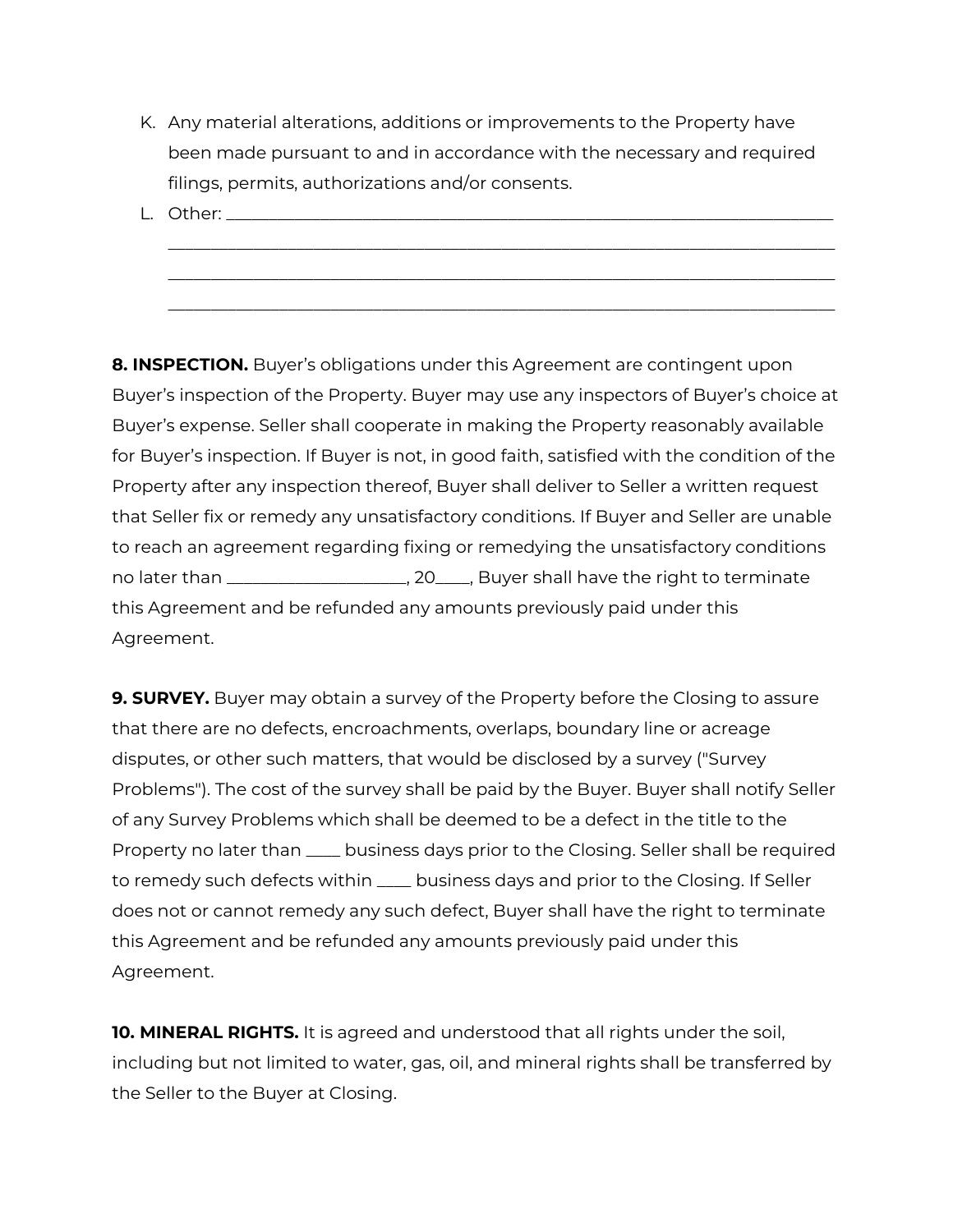**11. TITLE.** Seller shall convey title to the Property by warranty deed or equivalent. The Property may be subject to restrictions contained on the plat, deed, covenants, conditions, and restrictions, or other documents noted in a Title Search Report. Upon execution of this Agreement by the Parties, Seller will, at the shared expense of both Buyer and Seller, order a Title Search Report and have delivered to the Buyer.

Upon receipt of the Title Search Report, the Buyer shall have \_\_\_\_ business days to notify the Seller, in writing, of any matters disclosed in the report which are unacceptable to the Buyer. The Buyer's failure to timely object to the report shall constitute an acceptance of the Title Search Report.

If any objections are made by Buyer regarding the Title Search Report, mortgage loan inspection, or other information that discloses a material defect, the Seller shall have \_\_\_\_ business days from the date the objections were received to correct said matters. If Seller does not remedy any defect discovered by the Title Search Report, the Buyer shall have the right to terminate this Agreement and be refunded any amounts previously paid under this Agreement.

**12. TITLE INSURANCE.** As a condition to the Closing, Buyer shall obtain, at □ Buyer's  $\Box$  Seller's expense, a title insurance policy ("Title Policy") by a title insurance company ("Title Company") selected by  $\Box$  Buyer  $\Box$  Seller which is authorized to do business in the State of \_\_\_\_\_\_\_\_\_\_\_\_\_\_\_\_\_\_\_\_\_, subject only to:

- A. Any and all restrictions, limitations, regulations, ordinances and/or laws imposed by any governmental authority and any and all other provisions of any governmental restrictions, limitations, regulations, ordinances and/or public laws.
- B. Any liens for real property taxes or assessments created or attaching between the date of the Title Policy and the date the deed or instrument of transfer is recorded.
- C. Any material defect, lien or encumbrance created, suffered, assumed or known by the Buyer.
- D. Any rights of eminent domain.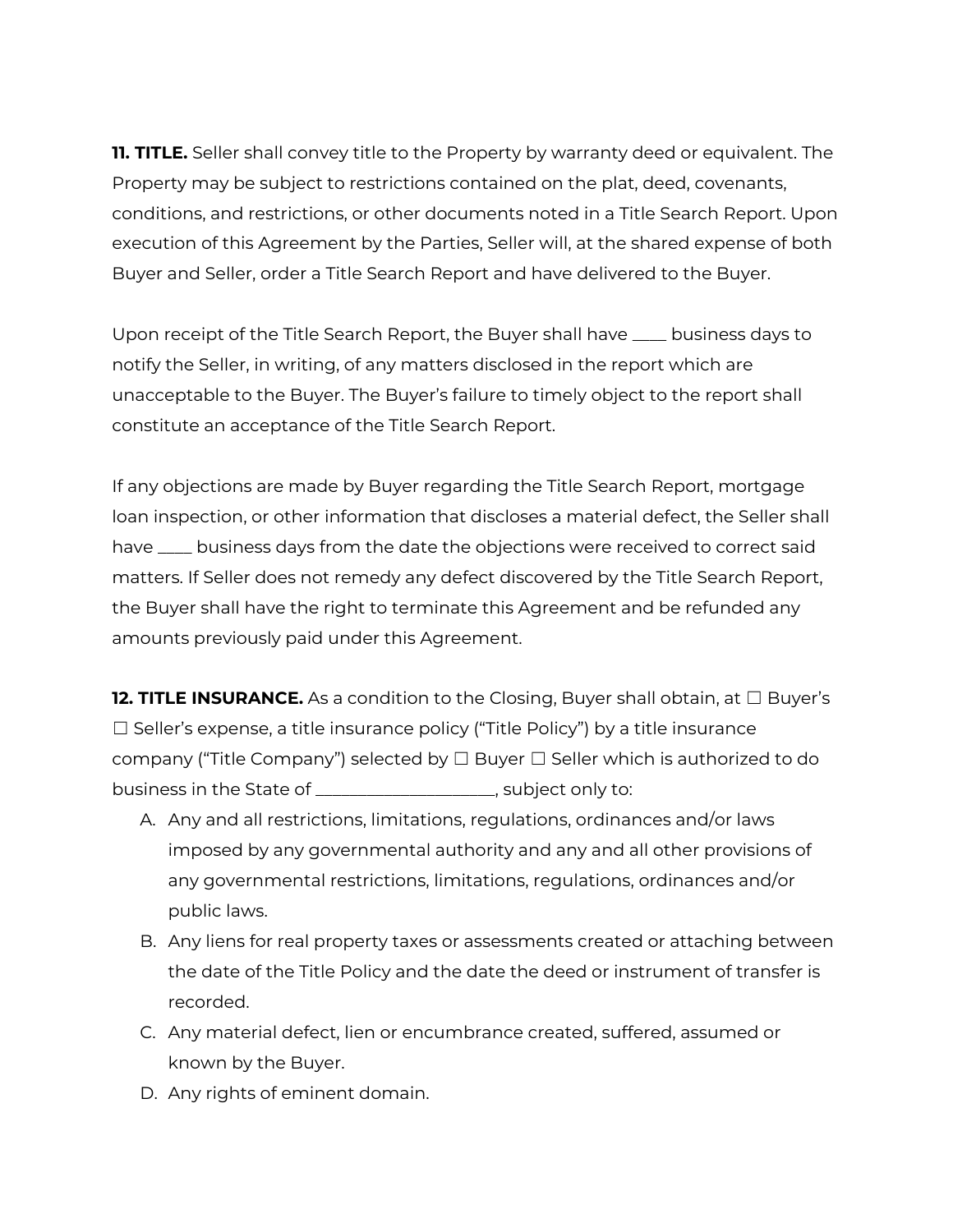- E. Any claim under bankruptcy or other creditor's rights laws that the transfer is a fraudulent conveyance.
- F. Other: \_\_\_\_\_\_\_\_\_\_\_\_\_\_\_\_\_\_\_\_\_\_\_\_\_\_\_\_\_\_\_\_\_\_\_\_\_\_\_\_\_\_\_\_\_\_\_\_\_\_\_\_\_\_\_\_\_\_\_\_\_\_\_\_\_\_\_\_\_\_\_\_\_\_\_\_\_\_

\_\_\_\_\_\_\_\_\_\_\_\_\_\_\_\_\_\_\_\_\_\_\_\_\_\_\_\_\_\_\_\_\_\_\_\_\_\_\_\_\_\_\_\_\_\_\_\_\_\_\_\_\_\_\_\_\_\_\_\_\_\_\_\_\_\_\_\_\_\_\_\_\_\_\_\_\_\_ \_\_\_\_\_\_\_\_\_\_\_\_\_\_\_\_\_\_\_\_\_\_\_\_\_\_\_\_\_\_\_\_\_\_\_\_\_\_\_\_\_\_\_\_\_\_\_\_\_\_\_\_\_\_\_\_\_\_\_\_\_\_\_\_\_\_\_\_\_\_\_\_\_\_\_\_\_\_

**13. SELLER'S INDEMNIFICATION.** Except as otherwise stated in this Agreement, after recording, the Buyer shall accept the Property AS IS, WHERE IS, with all defects latent or otherwise. Neither Seller nor their licensed real estate agent(s) or any other agent(s) of the Seller, shall be bound to any representation or warranty of any kind relating in any way to the Property or its condition, quality or quantity, except as specifically set forth in this Agreement or any property disclosure, which contains representations of the Seller only, and which is based upon the best of the Seller's personal knowledge.

**14. APPRAISAL.** Buyer's performance under this Agreement:

- ❏ Shall not be contingent upon the appraisal of the Property being equal to or greater than the agreed-upon Purchase Price.
- ❏ Shall be contingent upon the appraisal of the Property being equal to or greater than the agreed-upon Purchase Price. If the Property does not appraise to at least the amount of the Purchase Price, or if the appraisal discovers lender-required repairs, the Parties shall have \_\_\_\_ business days to re-negotiate this Agreement ("Negotiation Period"). In such an event the Parties cannot come to an agreement during the Negotiation Period, the Buyer shall have the right to terminate this Agreement and be refunded any amounts previously paid under this Agreement.

**15. REQUIRED DOCUMENTS.** Prior to the Closing, the Parties agree to authorize all necessary documents, in good faith, in order to record the transaction under the conditions required by the recorder, title company, lender, or any other public or private entity.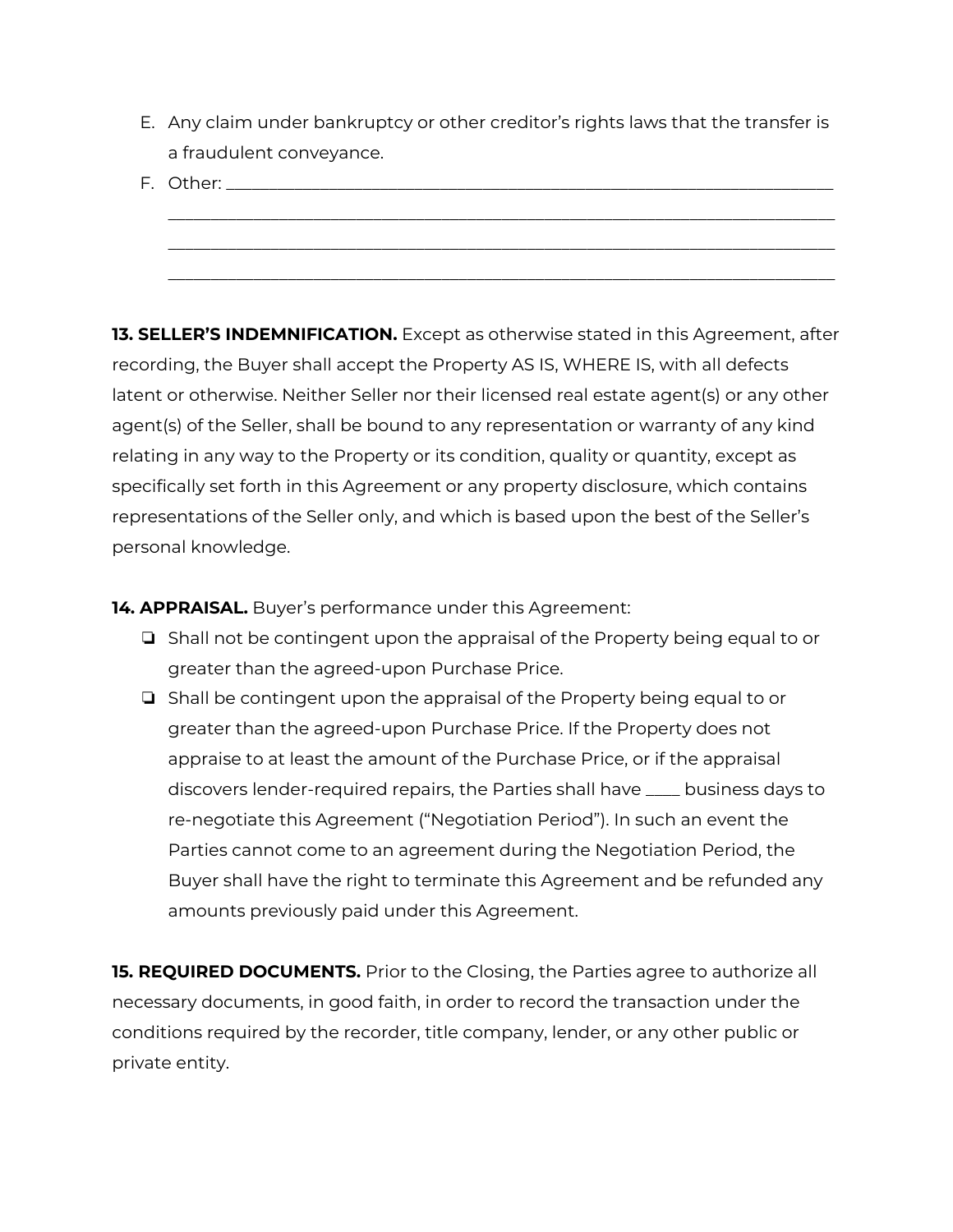**16. CLOSING.** Buyer and Seller agree that before the recording can take place, funds provided shall be in one of the following forms:  $\Box$  cash,  $\Box$  bank electronic transfer,  $\Box$ cashier's check, □ money order, □ certified check, □ other: \_\_\_\_\_\_\_\_\_\_\_\_\_\_\_\_\_\_\_\_\_ or any above combination that permits the Seller to convert the deposit to cash no later than the next business day. This transaction shall be closed on

 $\Box$ \_\_\_\_\_\_\_\_\_, 20\_\_\_\_\_ at \_\_\_\_:\_\_\_\_  $\Box$  AM  $\Box$  PM or earlier at the office of a title company to be agreed upon by the Parties ("Closing"). Any extension of the Closing must be agreed upon in writing by Buyer and Seller. Real estate taxes, rents, dues, fees, and expenses relating to the Property for the year in which the sale is closed shall be prorated as of the Closing. Taxes due for prior years shall be paid by Seller.

**17. CLOSING COSTS.** The costs attributed to the Closing of the Property shall be the responsibility of  $\Box$  Buyer  $\Box$  Seller  $\Box$  both Parties. The fees and costs related to the Closing shall include any costs by the title company that is in standard procedure with conducting the sale of a property.

## ❏ **SELLER CLOSING COSTS.** On or before the Closing, Seller shall pay:

- ❏ Half of any escrow or closing fees
- ❏ All escrow or closing fees
- $\Box$  Other:  $\Box$

❏ **BUYER CLOSING COSTS.** On or before the Closing, Buyer shall pay:

- ❏ Half of any escrow or closing fees
- ❏ All escrow or closing fees
- ❏ Other: \_\_\_\_\_\_\_\_\_\_\_\_\_\_\_\_\_\_\_\_\_\_\_\_\_\_\_\_\_\_\_\_\_\_\_\_\_\_\_\_\_\_\_\_\_\_\_\_\_\_\_\_\_\_\_\_

**18. SELLER CLOSING DELIVERABLES.** At the Closing, Seller shall deliver to Buyer the following:

- A. A general warranty deed conveying to Buyer title to the Property, duly executed and acknowledged by Seller.
- B. A certificate from Seller certifying that Seller's representations and warranties in this Agreement are true and correct as of the date of the Closing.
- C. Such affidavit or other evidence as the Title Company shall reasonably require for its title insurance policy.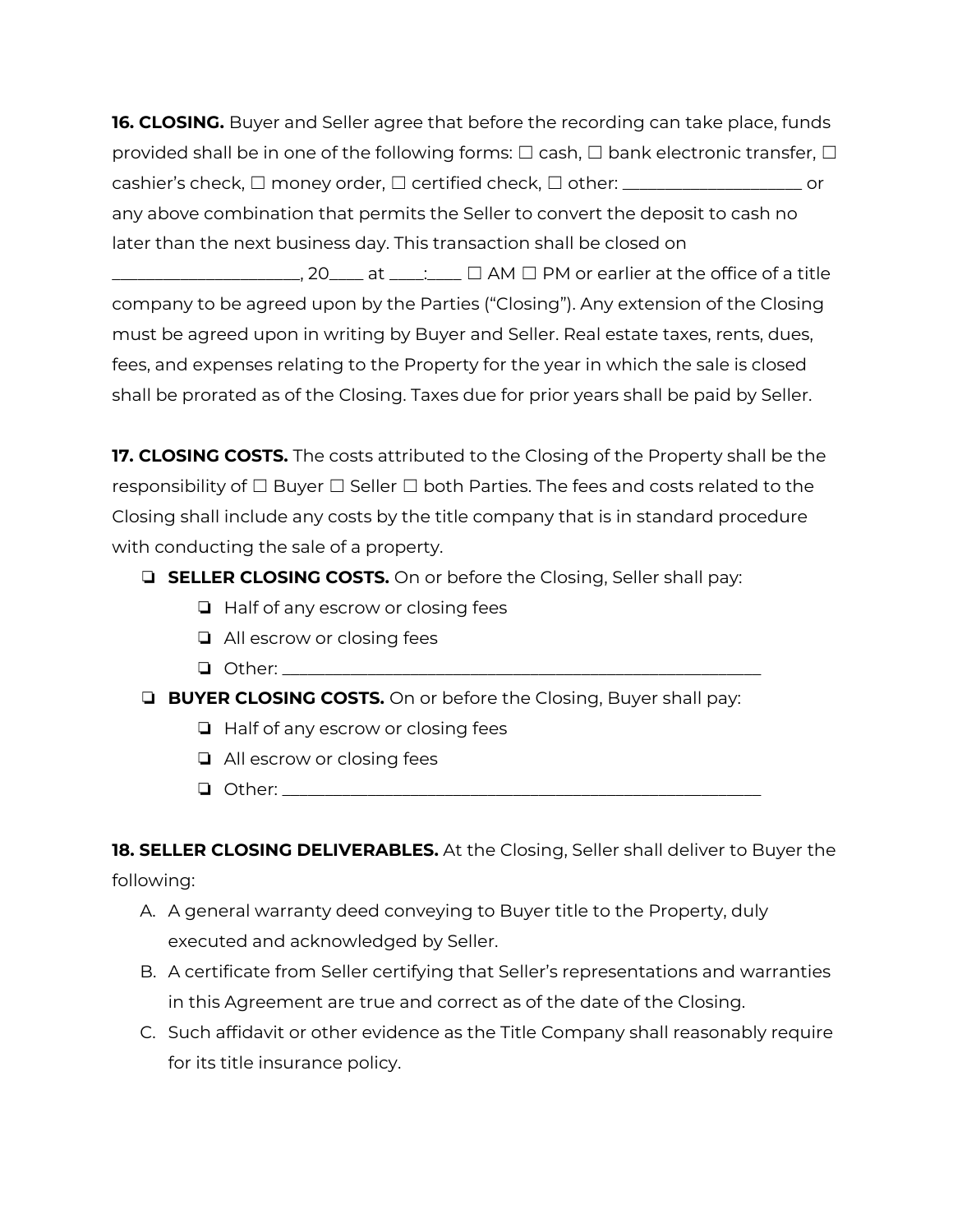- D. All keys to doors and mailboxes, codes to any locks and owner's manuals for appliances and fixtures.
- E. Any other documents, certificates, notices, affidavit or statements required by this Agreement, the Title Company, the escrow agent (if any) or law to complete the Transaction.
- F. All real property taxes and adjustments which are delinquent shall be paid at the Closing out of funds due to Seller. Any non-delinquent real property taxes and adjustments, if any, shall be apportioned pro rata on an accrual basis.
- G. Other:

**19. BUYER CLOSING DELIVERABLES.** At the Closing, Buyer shall deliver to Seller the following:

- A. The full amount of the balance of the Purchase Price, as adjusted by any pro-rations or credits.
- B. Such affidavit or other evidence as the Title Company shall reasonably require for its title insurance policy.
- C. Any other documents, certificates, notices or statements required by this Agreement, the Title Company, the escrow agent (if any) or law to complete the Transaction.
- D. Other:

**20. TERMINATION**. In the event this Agreement is terminated, as provided in this Agreement, absent of default, the Buyer shall be refunded any amounts previously paid, in full, within \_\_\_\_ business days, with all parties being relieved of their obligations as set forth herein.

**21. RISK OF LOSS.** Seller assumes the risk of loss or damage by fire, natural disaster or other casualties to the Property until the Closing. In the event that all or a portion of the Property is destroyed or otherwise materially damaged prior to the Closing, the Buyer shall have the option to complete the Transaction and receive any insurance proceeds payable or terminate this Agreement and be refunded any amounts previously paid under this Agreement.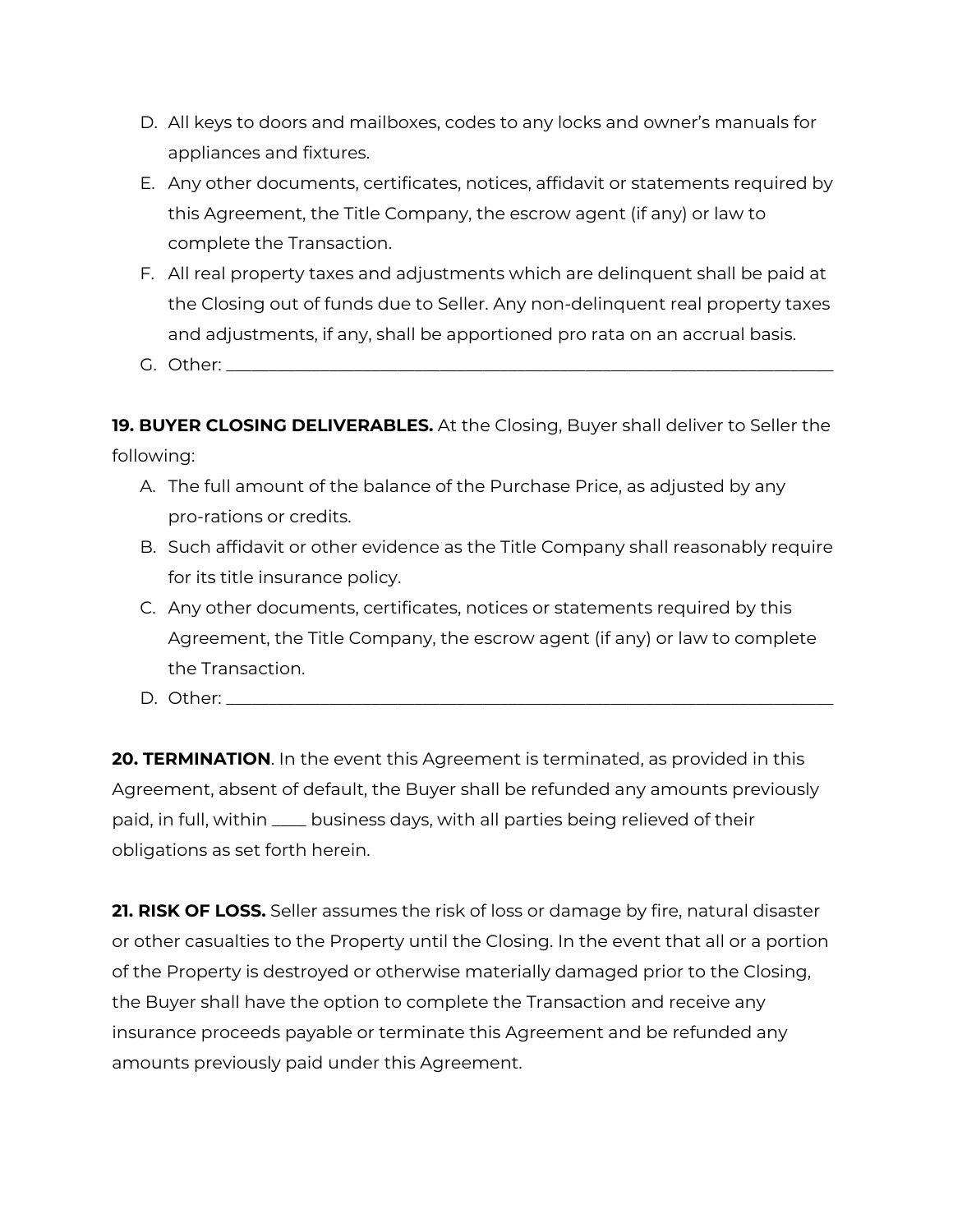**22. POSSESSION OF THE PROPERTY.** Seller shall deliver exclusive possession of the Property to the Buyer on \_\_\_\_\_\_\_\_\_\_\_\_\_\_\_\_\_\_\_\_\_\_, 20\_\_\_\_.

**23. BUYER'S LIEN.** All sums paid on account of this Agreement and the reasonable expenses related to the examination of the title are hereby made a lien upon the Property, but such lien shall not continue after default by Buyer hereunder.

**24. SEX OFFENDERS.** Section 2250 of Title 18, United States Code, makes it a federal offense for sex offenders required to register pursuant to the Sex Offender Registration and Notification Act (SORNA), to knowingly fail to register or update a registration as required. State convicted sex offenders may also be prosecuted under this statute if the sex offender knowingly fails to register or update a registration as required, and engages in interstate travel, foreign travel, or enters, leaves, or resides on an Indian reservation.

A sex offender who fails to properly register may face fines and up to ten (10) years in prison. Furthermore, if a sex offender knowingly fails to update or register as required and commits a violent federal crime, he or she may face up to thirty (30) years in prison under this statute. The Buyer may seek more information online by visiting https://www.nsopw.gov/.

**25. DEFAULT.** In the event Buyer defaults, Buyer shall forfeit the Deposit to Seller as liquidated damages, which shall be the sole and exclusive remedy available to Seller. In the event Seller defaults, the Deposit shall be refunded to Buyer, and Buyer may sue for all remedies available at law or in equity.

**26. ACCEPTANCE OF DEED.** The delivery and acceptance of the deed herein described shall be deemed to constitute full compliance with all the terms, conditions, covenants and representations contained herein, or made in connection with the Transaction, except as may herein be expressly provided and except for the warranties of title.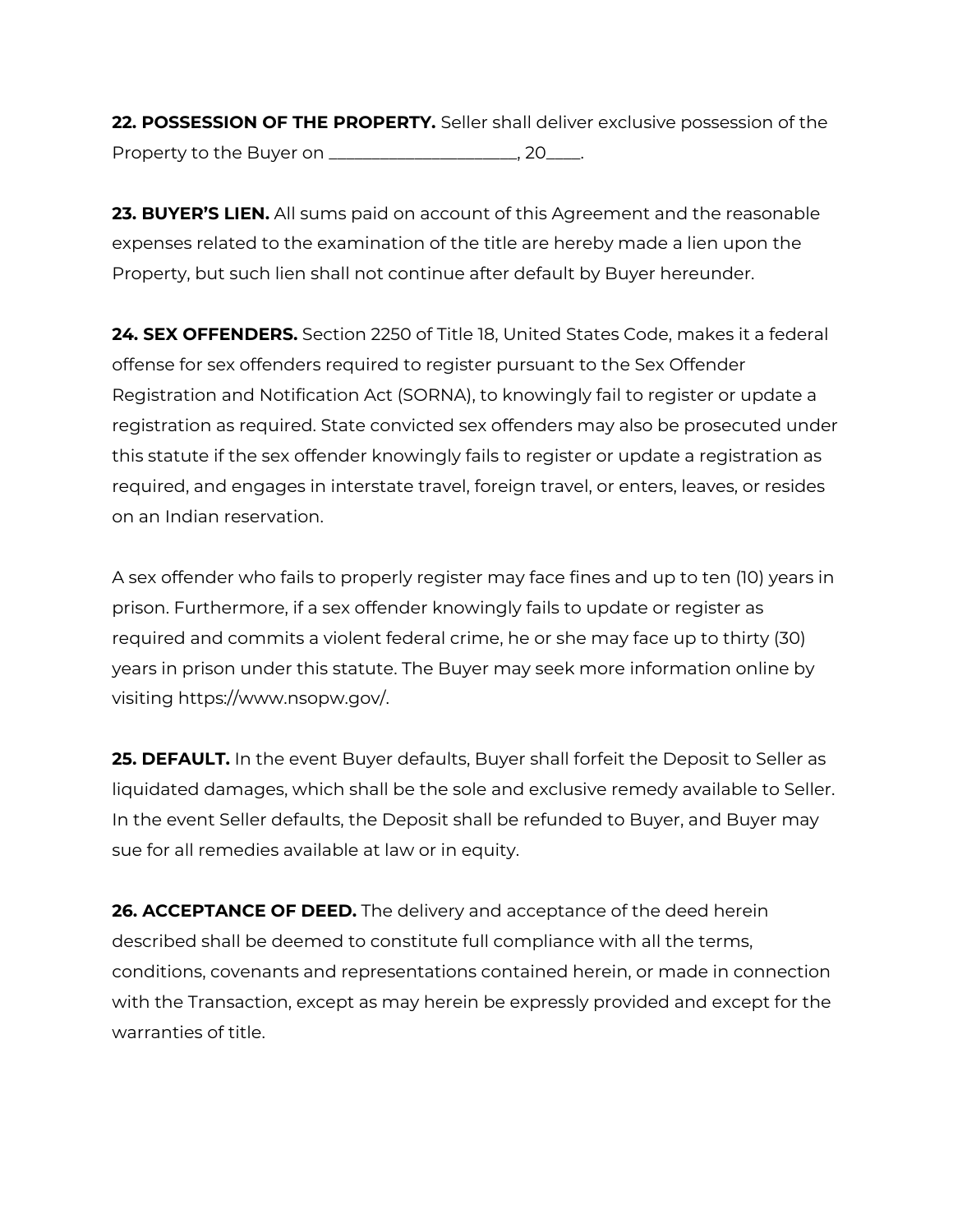**27. BANKRUPTCY.** In the event a bankruptcy petition is filed naming Seller as a debtor under any Bankruptcy Code, between the signing of this Agreement and the Closing, then this Agreement shall be terminated and the Buyer shall be entitled to a refund of any and all sums paid under this Agreement.

**28. TIME.** All understandings between the Parties are incorporated in this Agreement. Its terms are intended by the Parties as a final, complete and exclusive expression of their Agreement with respect to its subject matter and they may not be contradicted by evidence of any prior agreement or contemporaneous oral agreement.

**29. ATTORNEY'S FEES.** Except as otherwise expressly provided in this Agreement, in the event of any litigation brought in law or equity to enforce any material provision of this Agreement, the prevailing Party shall be entitled to recover its reasonable attorneys' fees and court costs from the other Party.

**30. GOVERNING LAW.** The terms of this Agreement shall be governed by and construed in accordance with the laws of the State of \_\_\_\_\_\_\_\_\_\_\_\_\_\_\_\_\_\_\_\_\_, not including its conflicts of law provisions.

**31. DISPUTE RESOLUTION.** Buyer and Seller agree to mediate any dispute or claim arising out of this Agreement, or in any resulting transaction, before resorting to arbitration or court action.

- A. If a dispute arises, between or among the Parties, and it is not resolved prior to or after recording, the Parties shall first proceed in good faith to submit the matter to mediation. Costs related to mediation shall be mutually shared between or among the Parties. Unless otherwise agreed in mediation, the Parties retain their rights to proceed to arbitration or litigation.
- B. The Parties agree that any dispute or claim in law or equity arising between them out of this Agreement or any resulting transaction, which is not settled through mediation, shall be decided by neutral, binding arbitration. The arbitrator is required to be a retired judge or an attorney with residential real estate law experience unless the Parties mutually agree to a different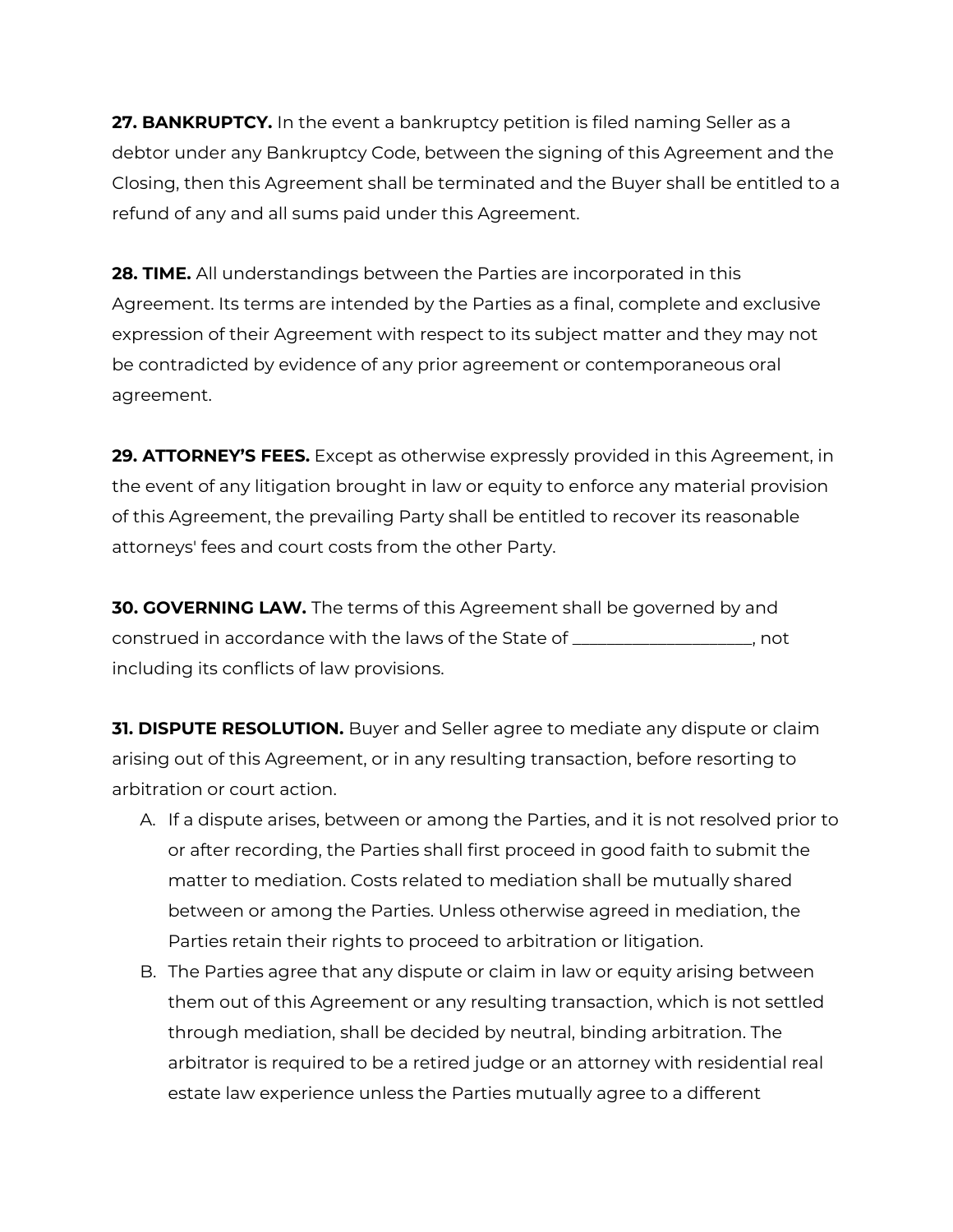arbitrator. Under arbitration, the Parties shall have the right to discovery in accordance with state law. Judgment upon the award of the arbitrator(s) may be entered into any court having jurisdiction. Enforcement of this Agreement to arbitrate shall be governed by the Federal Arbitration Act.

- C. The following matters shall be excluded from mediation and arbitration:
	- a. A judicial or non-judicial foreclosure or other action or proceeding to enforce a deed, mortgage or installment land sale contract as defined in accordance with State law.
	- b. An unlawful detainer action, forcible entry and detainer, eviction action, or equivalent.
	- c. The filing or enforcement of a mechanic's lien.
	- d. Any matter that is within the jurisdiction of probate, small claims or bankruptcy court.
- D. The filing of court action to enable the recording of a notice of pending action, for the order of attachment, receivership, injunction, or other provisional remedies, shall not constitute a waiver or violation of the mediation and arbitration provisions of this Agreement.

**32. NOTICES.** Any notice or other communication presented or made to any Party under this Agreement shall be in writing and delivered by hand, sent by overnight courier service or sent by certified or registered mail, return receipt requested, to the following addresses:

**33. ASSIGNMENT.** This Agreement and Buyer's rights under this Agreement may not be assigned by Buyer without the express written consent of Seller.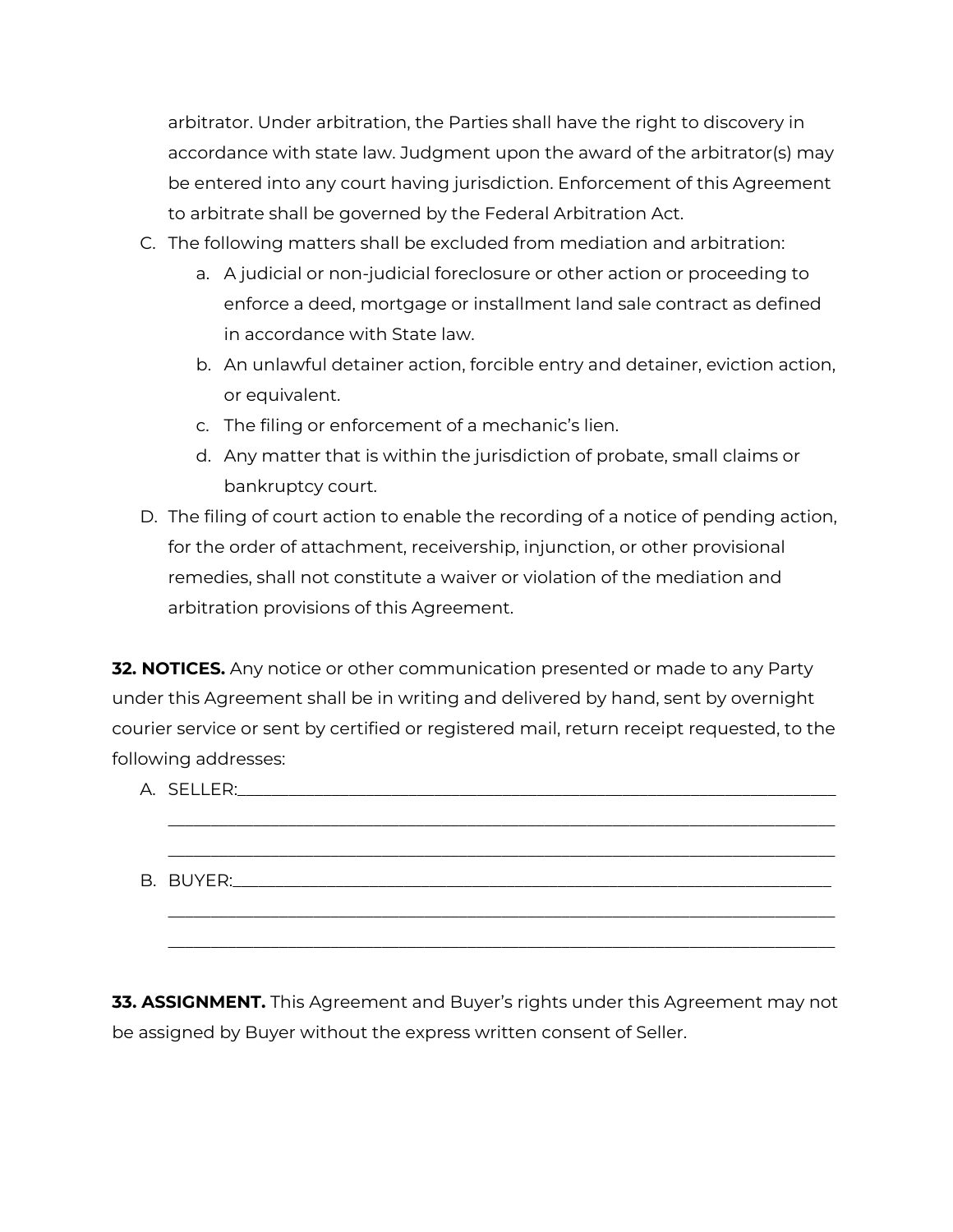**34. AMENDMENT.** This Agreement may be amended or modified only by a written agreement signed by all the Parties.

**35. WAIVER.** No Party shall be deemed to have waived any provision of this Agreement or the exercise of any rights held under this Agreement unless such waiver is made expressly and in writing. A waiver by any Party of a breach or violation of any provision of this Agreement shall not constitute a waiver of any other subsequent breach or violation.

**36. TERMS AND CONDITIONS OF OFFER.** This is an offer to purchase the Property in accordance with the above-stated terms and conditions of this Agreement. If at least one, but not all, of the Parties, initial such pages, a counteroffer is required until an agreement is reached. The Seller has the right to continue to offer the Property for sale and to accept any other offer at any time prior to notification of acceptance. This Agreement and any supplement, addendum or modification, including any copy, may be signed in two or more counterparts, all of which shall constitute one and the same writing.

**37. OFFER EXPIRATION.** This offer to purchase the Property as outlined in this Agreement shall be deemed revoked and the Buyer shall be refunded any amounts previously paid unless this Agreement is signed by the Seller and a copy of this Agreement is personally given to the Buyer by \_\_\_\_\_\_\_\_\_\_\_\_\_\_\_\_\_\_\_\_\_, 20\_\_\_\_, at  $\Box$   $\Box$  AM  $\Box$  PM.

**38. ACCEPTANCE.** Seller warrants that Seller is the owner of the Property or has the authority to execute this Agreement. Therefore, by the Seller's authorization below, Seller accepts the above offer and agrees to sell the Property on the above terms and conditions and agrees to the agency relationships in accordance with any agreements made with a licensed real estate agent. The Seller has read and acknowledges receipt of a copy of this Agreement and authorizes a licensed real estate agent to deliver a signed copy to the Buyer.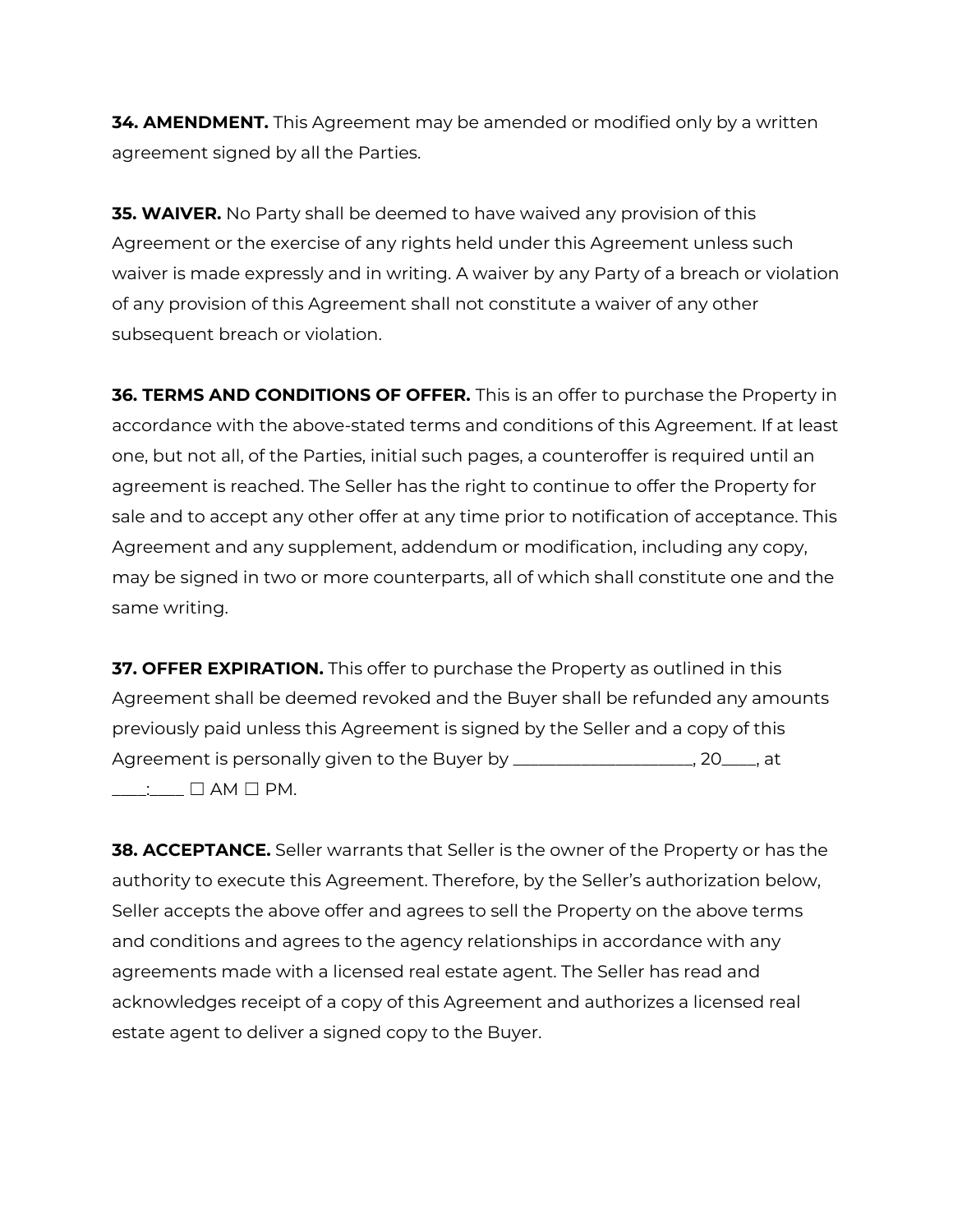Delivery may be in any of the following hand delivery, email under the condition that the party transmitting the email receives electronic confirmation that the email was received to the intended recipient, or by facsimile to the other party or the other party's licensee, but only if the transmitting fax machine prints a confirmation that the transmission was successful.

**39. LICENSED REAL ESTATE AGENT.** If Buyer or Seller has hired the services of a licensed real estate agent to perform representation on their behalf, the real estate agent shall be entitled to payment for their services as outlined in their separate written agreement.

**40. BINDING EFFECT.** This Agreement shall be for the benefit of, and be binding upon, the Parties, their heirs, successors, legal representatives, and assigns, which, therefore, constitute the entire Agreement between the Parties. No modification of this Agreement shall be binding unless signed by both Buyer and Seller.

**41. COUNTERPARTS.** This Agreement may be executed in one or more counterparts, each of which shall be deemed to be an original, and all of which together shall constitute one and the same document.

**42. SEVERABILITY.** If any provision of this Agreement is held to be invalid, illegal or unenforceable in whole or in part, the remaining provisions shall not be affected and shall continue to be valid, legal and enforceable as though the invalid, illegal or unenforceable parts had not been included in this Agreement.

**43. ENTIRE AGREEMENT.** This Agreement together with any attached addendums or disclosures shall supersede any and all other prior understandings and agreements, either oral or in writing, between the parties with respect to the subject matter hereof and shall constitute the sole and only agreements between the parties with respect to the said Property. All prior negotiations and agreements between the parties with respect to the Property hereof are merged into this Agreement. Each Party to this Agreement acknowledges that no representations, inducements, promises, or agreements, orally or otherwise, have been made by any